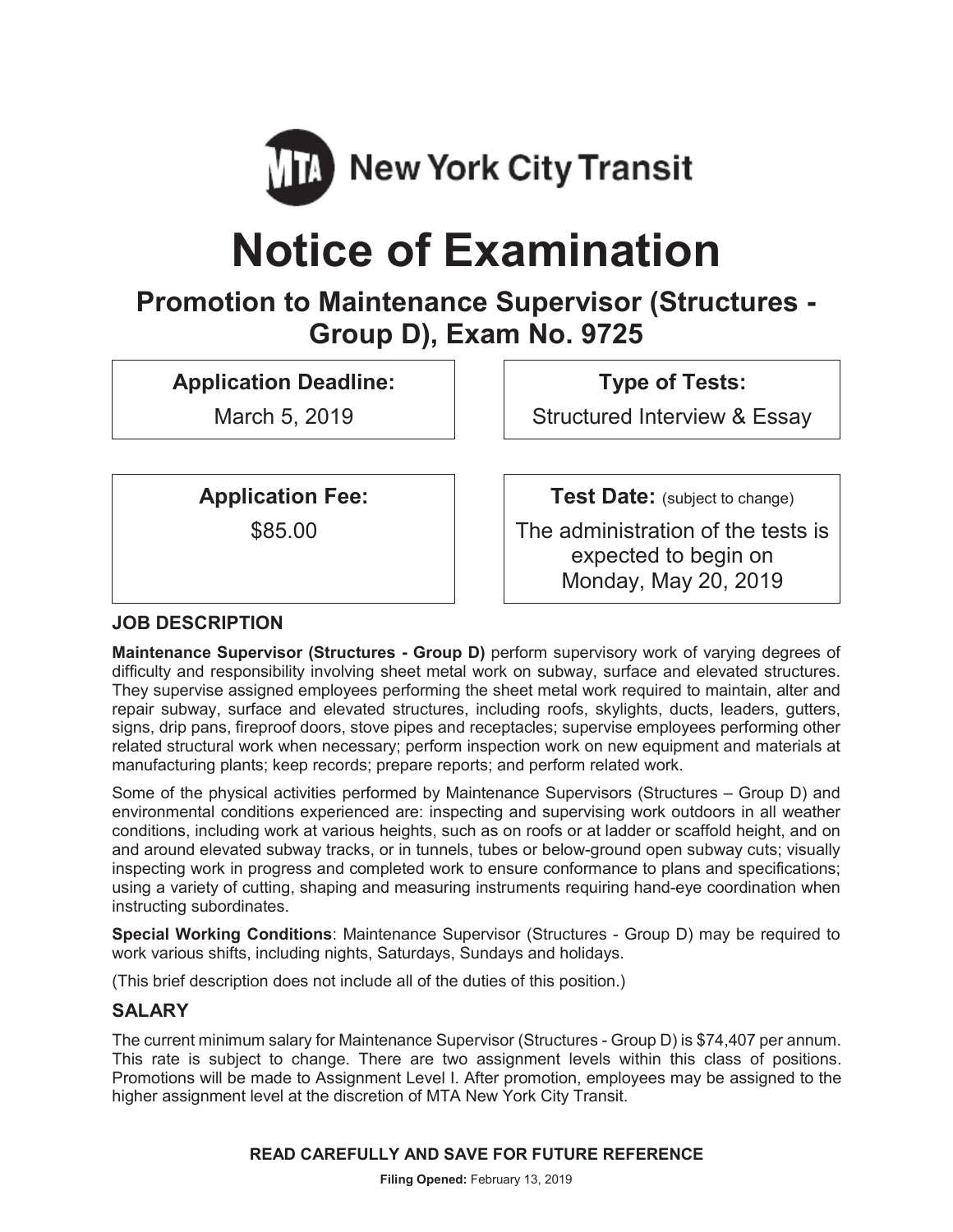# **ELIGIBILITY TO TAKE EXAMINATION**

This examination is open to each employee of MTA New York City Transit who **on the first date of the Structured Interview & Essay test:**

- 1. Is permanently (not provisionally) employed in or appears on a Preferred List (see Note, below) for the eligible title of Structure Maintainer - Group D; and
- 2. Is not otherwise ineligible.

(Note: A "Preferred List" is a civil service list which is only for certain former permanent incumbents of the eligible title who have rehiring rights.)

This examination is also open to employees who were appointed to an eligible title pursuant to New York State Civil Service Law, section 55-a, and who meet all other eligibility requirements.

You are responsible for determining whether you meet the eligibility requirements for this examination prior to submitting the *Application*. If you do not know if you are eligible, check with **your department's Human Resources representative**. You may be given the test before we verify your eligibility. If you are marked "Not Eligible," your application fee will **not** be refunded and you will **not** receive a score.

This examination is **not** open to employees of MaBSTOA or MTA Bus Company, or to employees of MTA agencies other than MTA New York City Transit.

## **REQUIREMENTS TO BE PROMOTED**

**Probationary Period:** At the time of promotion, you must have completed your probationary period in the eligible title as indicated in the above "Eligibility to Take Examination" section, and you must be permanently employed in that title or your name must appear on a Preferred List for the title at the time of promotion. Additionally, you must have served permanently in the eligible title for at least one year. Time served prior to a break in service of more than one year will not be credited.

**Drug Screening Requirement:** You must pass a drug screening in order to be promoted.

# **HOW TO SUBMIT AN APPLICATION AND PAY THE APPLICATION FEE**

If you believe you meet the requirements in the "Eligibility to Take Examination" section, submit an *Application* online by the last day of the application period unless you are requesting a fee waiver. Applicants who wish to request a fee waiver should refer to the "How to Submit an Application When Requesting a Fee Waiver" section below. MTA New York City Transit will **not** accept *Applications* in person.

**Application Fee:** This fee is generally not refundable. Under special circumstances, you may be entitled to a refund. You should refer to the Department of Citywide Administrative Services ("DCAS") General Exam Regulations to determine if you are entitled to a refund prior to requesting a refund. You can refer to the bottom of the last page of the Notice of Examination for instructions on how to obtain a copy of the DCAS General Exam Regulations.

#### **Online Applications:**

- 1. Apply using the "BSC" employee portal at www.mymta.info by the last day of the application period.
- 2. You must pay the *Application* fee via payroll deduction. Applicants who request a fee waiver must apply by mail.
- 3. You will be sent a confirmation email after you complete your *Application* and pay the *Application* fee.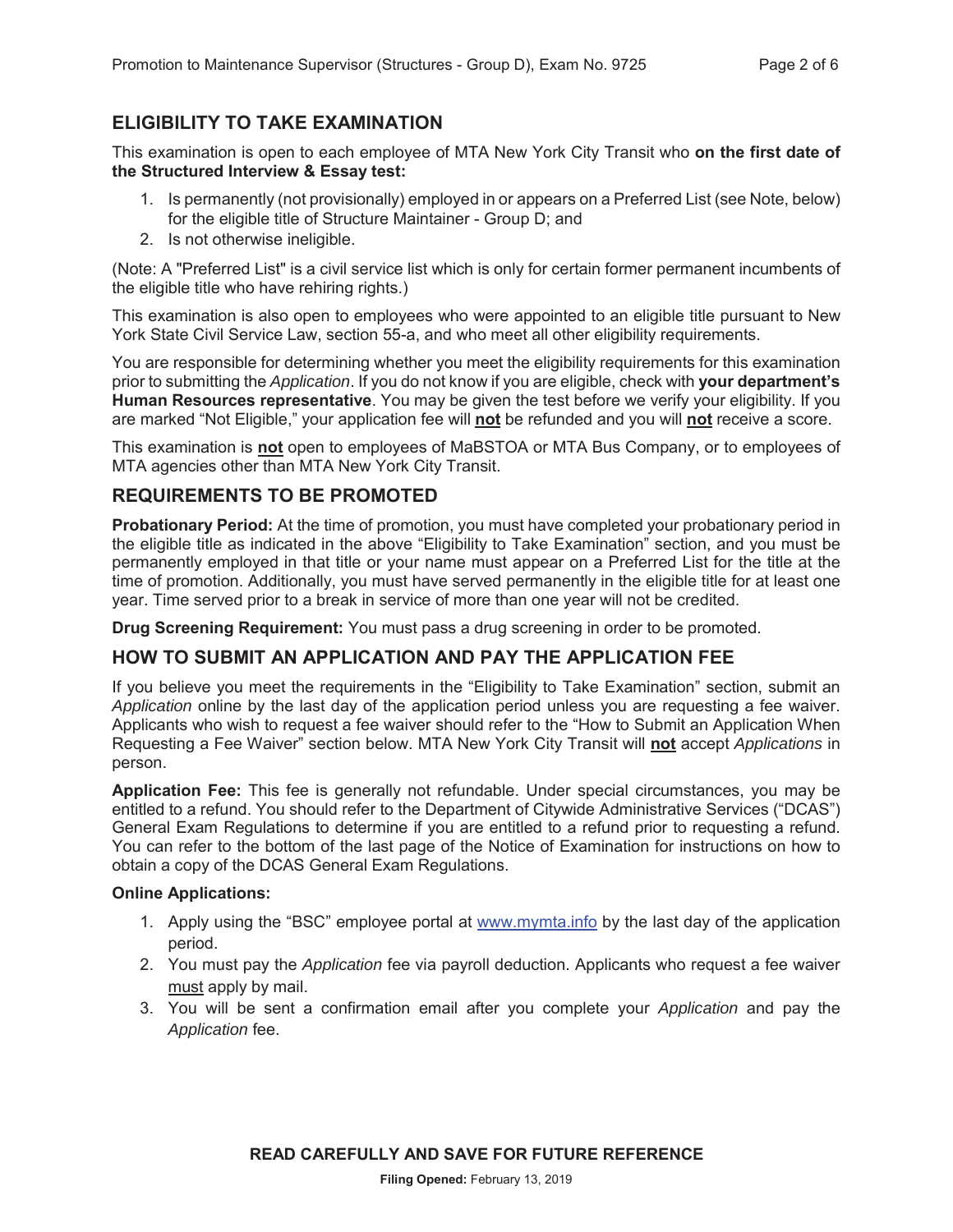#### **HOW TO SUBMIT AN APPLICATION AND PAY THE APPLICATION FEE (Continued)**

Save your confirmation numbers for future reference and proof of filing an *Application.*

Computers with internet access are available on a limited basis at branches of the New York Public Library, the Brooklyn Public Library and the Queens Library to patrons with a valid library card.

#### **HOW TO SUBMIT AN APPLICATION WHEN REQUESTING A FEE WAIVER**

Applicants who wish to request a fee waiver must obtain an *Application* in person at the MTA Exam Information Center as indicated below and must submit the *Application* by mail to the address in the "Correspondence" section below **by the last day of the application period**.

MTA New York City Transit will not accept *Applications* in person. Additional information on requesting an application fee waiver is available with the *Application*.

**MTA Exam Information Center**: Open Monday through Friday, from 9 AM to 3 PM, in the lobby at 180 Livingston Street, Brooklyn, New York. Directions: take the A, C, F, or R trains to the Jay Street-Metro Tech Station, or the 2, 3, or G train to the Hoyt Street Station. The MTA Exam Center will be closed on Monday, February 18, 2019 in observance of President's Day.

#### **ADMISSION LETTER**

An **Admission Letter** or a **Not Eligible Letter** will be mailed to you about 10 days before the first date of the structured interview and essay test . If you are eligible and do not receive an *Admission Letter* at least 4 days before the first date of the structured interview and essay test , you may obtain a duplicate letter at the MTA Exam Information Center (as indicated above). A paper copy of the *Admission Letter* is your ticket for admission to the test.

Applicants **must** keep their mailing address **up to date**. The address on file with the MTA Business Service Center may be used to mail correspondence, including the *Admission Letter,* to MTA employees. Please refer to the Correspondence section below for instructions on how to update your address and other contact information.

#### **THE TEST**

The test will consist of two distinct components; a competitive structured interview and a qualifying essay test. The two components of the test will be given in a single session on the same day. A score of at least 70% is required to pass each test. Your score on the competitive structured interview will determine 85% of your final score. Your seniority will determine the remaining 15%.

You must pass both the competitive structured interview and the qualifying essay test to have your seniority credited. Your seniority score will be 70 plus ½ point for each three months of completed, permanent, continuous service with an agency under the jurisdiction of the Commissioner, Department of Citywide Administrative Services, in competitive class titles. Your service will be credited through the first date of the competitive structured interview up to a maximum of 15 years. Time served prior to a break in service of more than one year will not be credited.

Veterans' or Disabled Veterans' Credit will be granted only to eligible passing candidates who request that they be applied. Veterans' or Disabled Veterans' Credit should be requested at the time of application, but **must** be requested before the date the eligible list is established. Claims for Veterans' or Disabled Veterans' Credit cannot be made once the eligible list is established.

(Continued)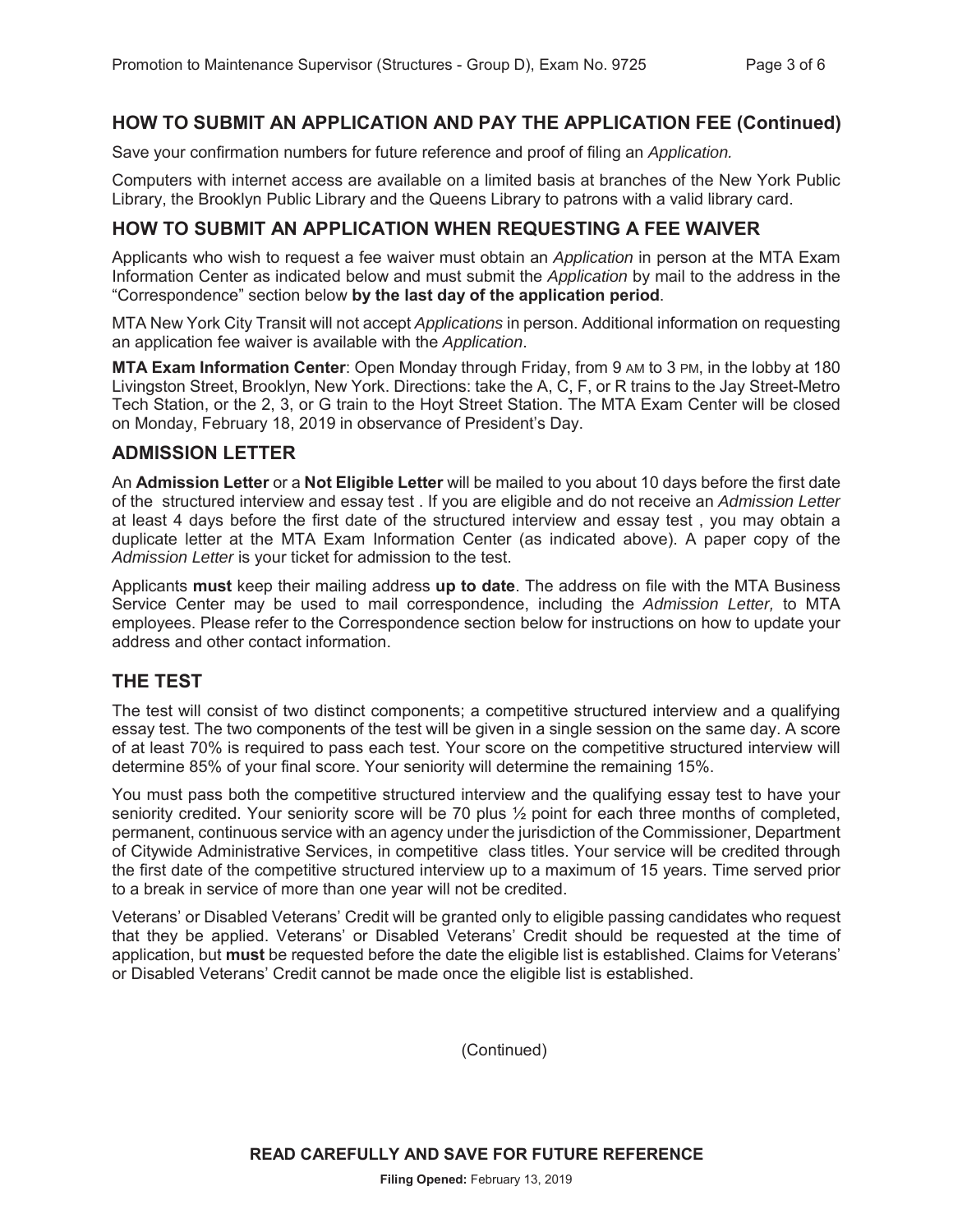# **THE TEST (Continued)**

The competitive structured interview may include questions on:

- Knowledge of the sheet metal trade as applied to the construction, maintenance, installation, repair, alteration, and inspection of MTA New York City Transit structures and facilities
- Ability to read and interpret blueprints, drawings and specifications and to make trade-related measurements and computations
- Knowledge of proper safety precautions and procedures, including the knowledge of basic first-aid
- Ability to exercise effective supervision and to apply supervisory methods and procedures in accordance with MTA New York City Transit rules, regulations, policies, and procedures

The qualifying essay test will require candidates to write one or more reports based on information provided on the day of the test. Candidates will be evaluated on their ability to write concisely, comprehensively and clearly using good grammatical form. Only those candidates who achieve a passing score on the competitive structured interview will have their qualifying essay test rated.

# **TEST ADMINISTRATION GUIDELINES**

**Warning:** You are not permitted to enter the test site with cellular phones, smart watches, beepers, pagers, cameras, portable media players, or other electronic devices. Calculators are **not** permitted. Electronic devices with an alphabetic keyboard, word processing, or data recording capabilities, such as planners, organizers, etc., are prohibited. If you use any of these devices in the building at any time before, during, or after the test, you may **not** receive your test results, your test score may be nullified, and your application fee will **not** be refunded.

You may not have any other person, including children, present with you while you are being processed for or taking the test, and no one may wait for you inside of the test site while you are taking the test.

**Leaving:** You must leave the test site once you finish the test. If you leave the test site after being fingerprinted but before finishing the test, you will not be permitted to re-enter. If you disregard this instruction and re-enter the test site, you may not receive your test results, your test score may be nullified, and your application fee will not be refunded

**Proof of Identity**: You must present your MTA New York City Transit employee ID when you arrive to take the test.

# **THE TEST RESULTS**

If you pass the competitive structured interview, pass the qualifying essay test and are marked eligible, your name will be placed in final score order on an eligible list and you will be given a list number. You will be notified by mail of your test results. If you meet all requirements and conditions, you will be considered for promotion when your name is reached on the eligible list.

# **SPECIAL ARRANGEMENTS**

**Late Filing:** Consult with **your department's Human Resources representative** to determine the procedure for filing a late *Application* if you meet one of the following conditions:

- 1. You are absent from work for at least one-half of the application period and are unable to apply for reasons such as vacation, sick leave or military duty; or
- 2. You become eligible after the above application period, but on or before the first date of the Structured Interview & Essay test.

(Continued)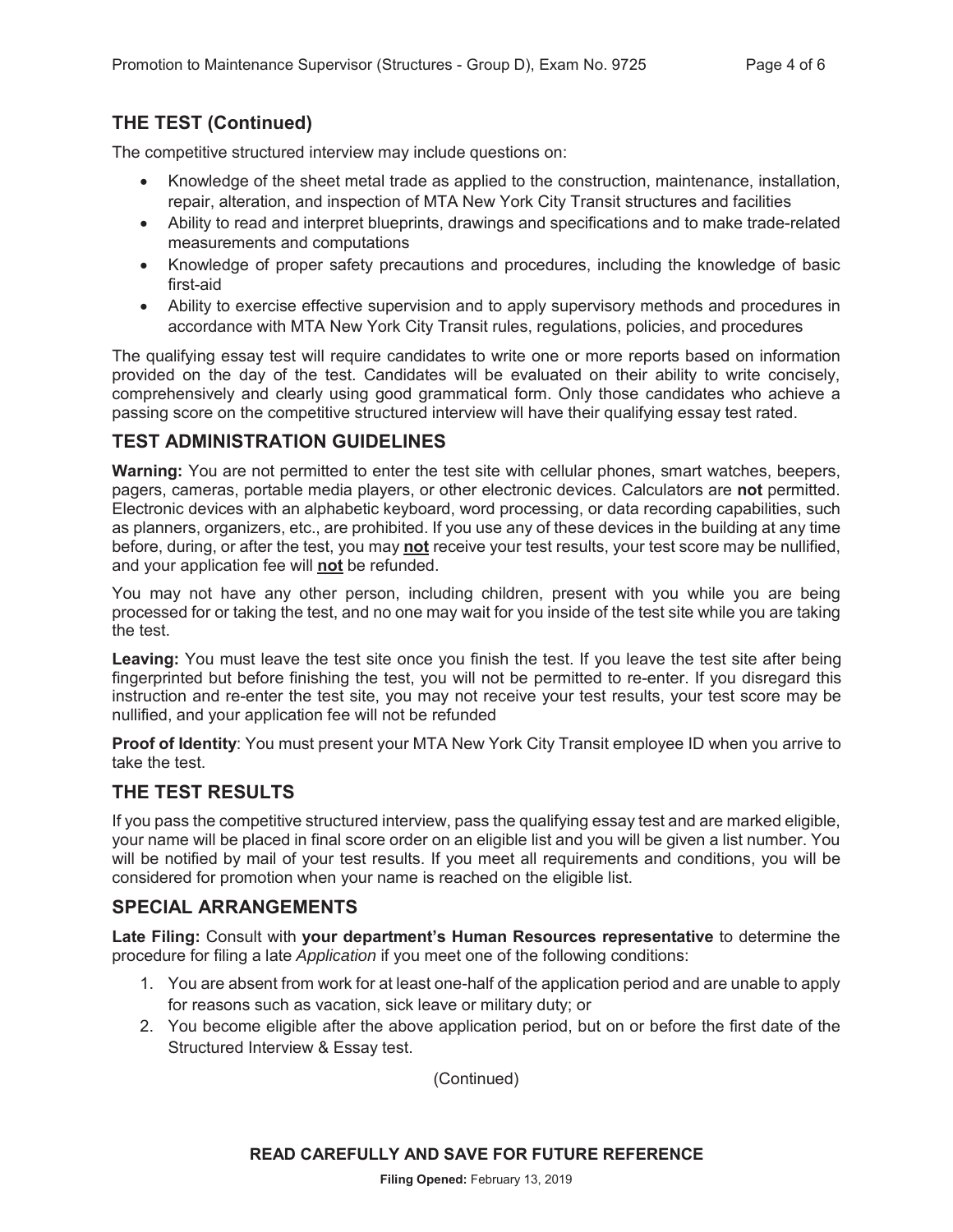## **SPECIAL ARRANGEMENTS** (Continued)

**Make-Up Test:** You may apply for a make-up test if you cannot take the test on the scheduled test date for any of the following reasons:

- 1. Compulsory attendance before a public body;
- 2. On-the-job injury or illness caused by municipal employment where you are an officer or employee of the City;
- 3. Absence from the test within one week after the death of a spouse, domestic partner, parent, sibling, child or child of a domestic partner, where you are an officer or employee of the City;
- 4. Absence due to ordered military duty;
- 5. A clear error for which MTA New York City Transit is responsible; or
- 6. A temporary disability, pregnancy-related, or child-birth-related condition preventing you from taking the test.

To request a make-up test, mail your request with your documentation of special circumstances to the address found in the "Correspondence" section below within 60 days of your scheduled test date or make the request within 60 days of restoration to your position after performing ordered military duty.

**Special Test Accommodations:** If you plan to request special testing accommodations due to disability or an alternate test date due to your religious belief, follow the instructions included with your *Application* and mail your request to the address found in the "Correspondence" section below no later than 30 days prior to the scheduled test date.

#### **CORRESPONDENCE**

**Change of Contact Information:** You must keep your employee contact information (telephone number, mailing address and email address) current with **both MTA New York City Transit and the MTA Business Service Center (BSC).**

**To update your contact information with the MTA New York City Transit, you must:**

- 1. Visit us at the MTA Exam Information Center;
- 2. Send an e-mail to examsunit@nyct.com, with the subject named 'Contact Info Update'; or
- 3. Mail us at the address below, with the words 'Contact Info Update' next to the exam title.

**To update your contact information with the MTA Business Service Center (BSC),** you must visit www.mymta.info and select the "My Personal Information" tab.

Failure to keep your employee contact information current with **both MTA New York City Transit and the MTA Business Service Center (BSC),** will prevent you from receiving important information about your exam(s) or consideration for promotion, including important information that may require a response by a specified deadline.

All other correspondence must be sent to the following address:

Promotion to Maintenance Supervisor (Structures - Group D) Exam No. 9725 MTA New York City Transit 180 Livingston Street, Room 4070 Brooklyn, NY 11201

**READ CAREFULLY AND SAVE FOR FUTURE REFERENCE**